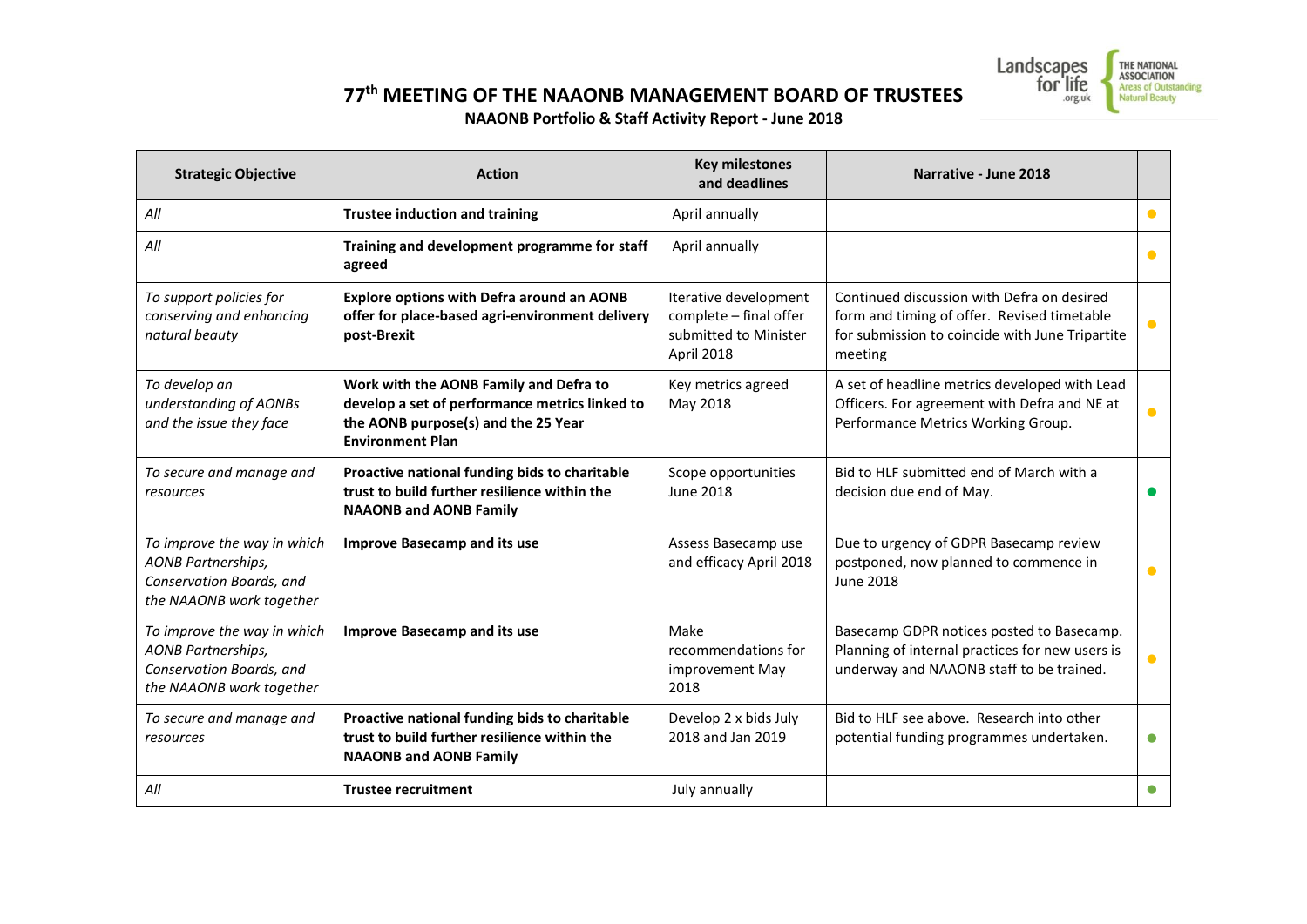| <b>Strategic Objective</b>                                                                                       | <b>Action</b>                                                                                                                                                                               | <b>Key milestones</b><br>and deadlines                                             | Narrative - June 2018                                                                                                       |           |
|------------------------------------------------------------------------------------------------------------------|---------------------------------------------------------------------------------------------------------------------------------------------------------------------------------------------|------------------------------------------------------------------------------------|-----------------------------------------------------------------------------------------------------------------------------|-----------|
| To develop an<br>understanding of AONBs<br>and the issue they face                                               | Website development and information<br>management                                                                                                                                           | Case studies of<br>exemplary work<br>collated and presented<br>on website May 2018 | Case studies requested and uploaded under<br>KPI themes as received. Click here to view<br>case studies on our website      | $\bullet$ |
| To secure and manage and<br>resources                                                                            | Proactive national funding bids to charitable<br>trust to build further resilience within the<br><b>NAAONB and AONB Family</b>                                                              | Applications submitted<br>Aug 2018 and Feb 2019                                    |                                                                                                                             | ●         |
| To support policies for<br>conserving and enhancing<br>natural beauty                                            | Provide guidance on management plan content<br>to AONB partnerships in England to reflect<br>changed need associated with with agri-<br>environment delivery                                | Presentation at<br>regional meetings x3<br><b>June 2018</b>                        | Emerging needs discussed with AONB staff at<br>LO meeting. Action yet to be programed                                       | ●         |
| To improve the way in which<br><b>AONB Partnerships,</b><br>Conservation Boards, and<br>the NAAONB work together | <b>Improve Basecamp and its use</b>                                                                                                                                                         | Implement<br>recommendations July<br>2018                                          | Basecamp review planned to commence in<br><b>June 2018</b>                                                                  | ●         |
| To secure and manage and<br>resources                                                                            | Further develop our relationship with the<br>sustainability unit of NHS England. Develop a<br>joint bid for funding around promoting the<br>value of natural beauty to health and wellbeing | Bid agreed and<br>submitted September<br>2018                                      | Working with University of Winchester and<br>Plymouth on "Significant Spaces" bid to the<br>Research Councils.              | $\bullet$ |
| To develop an<br>understanding of AONBs<br>and the issue they face                                               | Website development and information<br>management                                                                                                                                           | Website technical<br>development planned<br>and implemented July<br>2018           | Wordpress training undergone by JS and AC in<br>April 2018. Website development underway.                                   | $\bullet$ |
| To develop an<br>understanding of AONBs<br>and the issue they face                                               | Organise national events to explore issues<br>relating to designated landscapes                                                                                                             | <b>National Conference</b><br>July annually                                        | Landscapes for Life Conference 2018<br>(#L4L2018) launched in mid-May. Further<br>information can be found in agenda paper. | $\bullet$ |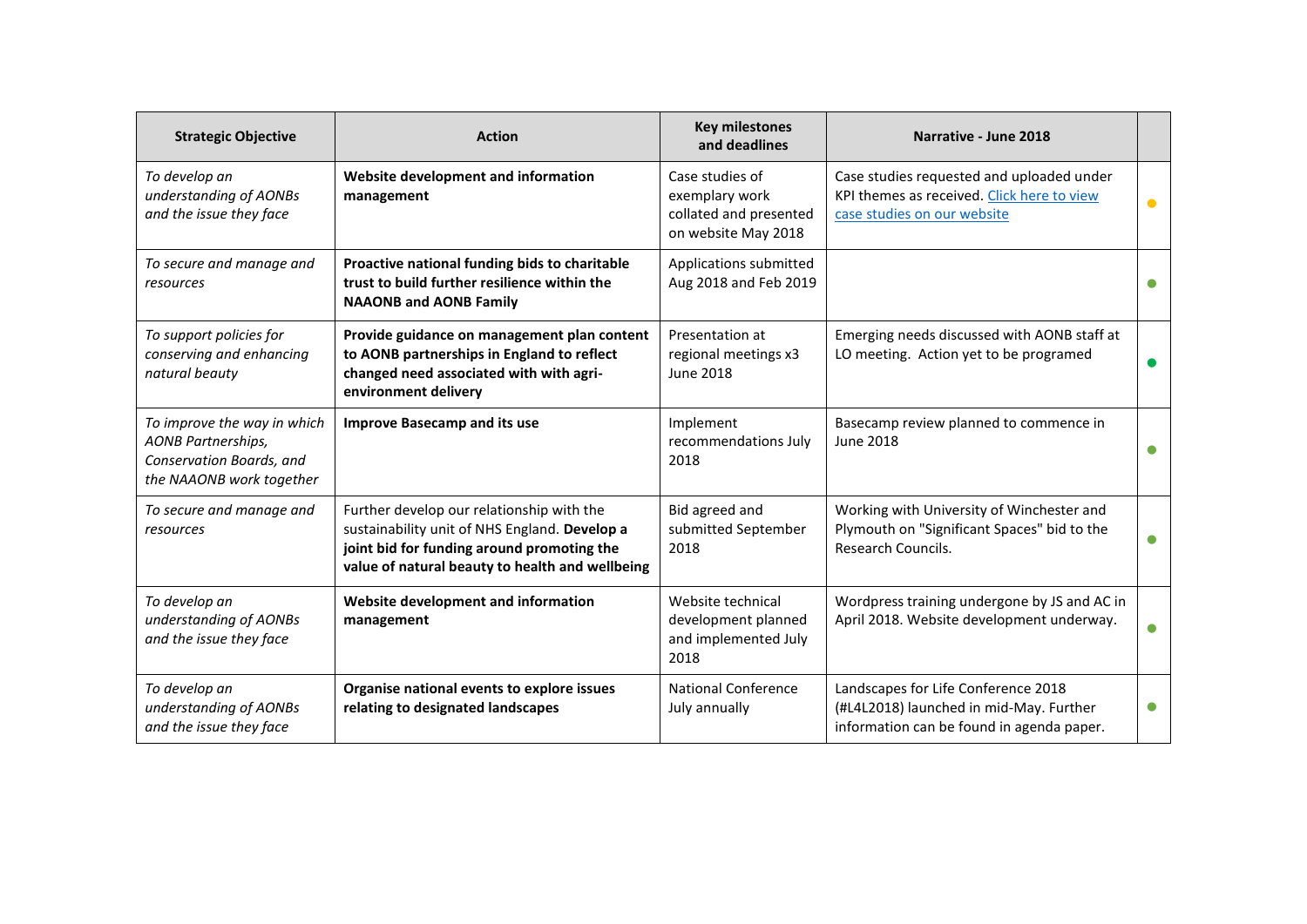| <b>Strategic Objective</b>                                            | <b>Action</b>                                                                                                                                                                                                                                                                       | <b>Key milestones</b><br>and deadlines                                                                                                                         | Narrative - June 2018                                                                                                   |           |
|-----------------------------------------------------------------------|-------------------------------------------------------------------------------------------------------------------------------------------------------------------------------------------------------------------------------------------------------------------------------------|----------------------------------------------------------------------------------------------------------------------------------------------------------------|-------------------------------------------------------------------------------------------------------------------------|-----------|
| To secure and manage and<br>resources                                 | Build on existing dialogue and continue to grow<br>trust and support by liaison/direct contact with<br>national bodies. Represent the AONB Family in<br>discussions around the Framework for<br><b>Monitoring Environmental Outcomes in</b><br><b>Protected Landscapes (FMEOPL)</b> | Provide input on behalf<br>of the AONB Family to<br>Natural England's<br>landscape advisory<br>group Biannually                                                | Recent Conference Call informed partners<br>that NE are planning to wind up the MEOPL<br>programme.                     | $\bullet$ |
| To develop an<br>understanding of AONBs<br>and the issue they face    | Produce an Advocacy Strategy for England and<br><b>Wales</b>                                                                                                                                                                                                                        | Strategy in place<br>October 2018                                                                                                                              |                                                                                                                         |           |
| To develop an<br>understanding of AONBs<br>and the issue they face    | Produce and lead on the delivery of advocacy<br>action plans for England and Wales                                                                                                                                                                                                  | Action plans in place<br>October 2018                                                                                                                          |                                                                                                                         |           |
| To support policies for<br>conserving and enhancing<br>natural beauty | Provide input on behalf of the AONB Family to<br>the Future Landscapes Wales programme                                                                                                                                                                                              | Explore options around<br>a designated landscape<br>offer for place-based<br>agri-environment<br>delivery post-Brexit<br>October 2018                          | NRW grant application declined. WG funding<br>secured to progress this element of work<br>through National Parks Wales. | $\bullet$ |
|                                                                       | Devise a resourcing strategy for the NAAONB                                                                                                                                                                                                                                         | Agree strategy October<br>2018                                                                                                                                 |                                                                                                                         |           |
| All                                                                   | <b>Organise and support AGM</b>                                                                                                                                                                                                                                                     | Nov annually                                                                                                                                                   | Venue booked for 29/11/2018                                                                                             |           |
| To support policies for<br>conserving and enhancing<br>natural beauty | Provide input on behalf of the AONB Family to<br>the Future Landscapes Wales programme                                                                                                                                                                                              | Provide guidance on<br>management plan<br>content to AONB<br>partnerships in Wales<br>to reflect changed<br>need associated with<br>the above December<br>2018 | NRW grant application declined. This area of<br>work will not now go ahead.                                             |           |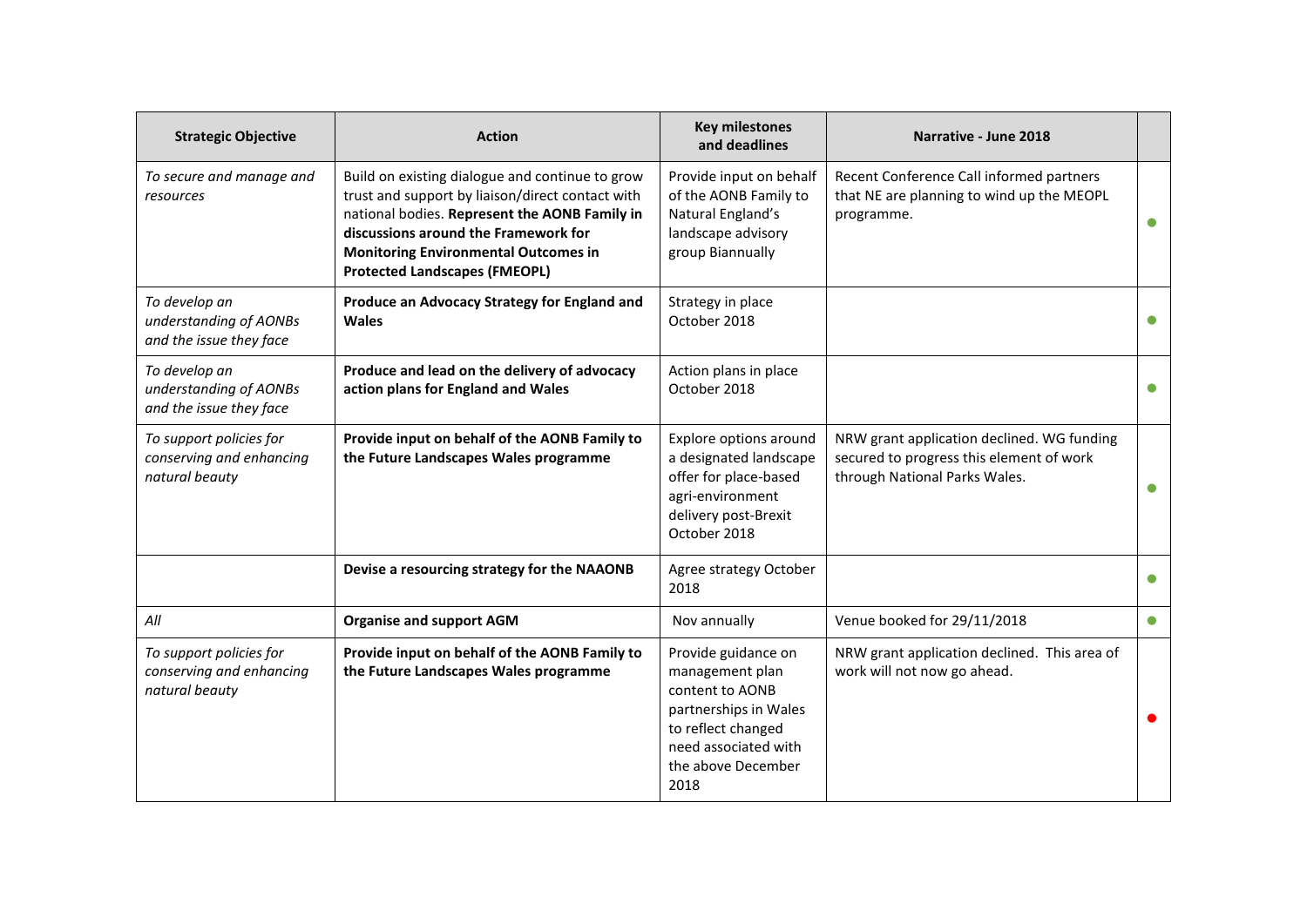| <b>Strategic Objective</b>                                            | <b>Action</b>                                                                                                                                                                                              | <b>Key milestones</b><br>and deadlines                                                              | Narrative - June 2018                                                                                                                                                                                                                                                                                                                       |           |
|-----------------------------------------------------------------------|------------------------------------------------------------------------------------------------------------------------------------------------------------------------------------------------------------|-----------------------------------------------------------------------------------------------------|---------------------------------------------------------------------------------------------------------------------------------------------------------------------------------------------------------------------------------------------------------------------------------------------------------------------------------------------|-----------|
| To secure and manage and<br>resources                                 | Maintain high level relationships with the<br><b>Heritage Lottery Fund</b>                                                                                                                                 | Input to strategic<br>planning<br>Annually                                                          |                                                                                                                                                                                                                                                                                                                                             |           |
| To secure and manage and<br>resources                                 | Foster relationships with other trusts and<br>funding bodies to explore shared agendas                                                                                                                     | High level meetings<br>with<br>CEOs/trustees/chairs<br>Annually                                     |                                                                                                                                                                                                                                                                                                                                             |           |
| To develop an<br>understanding of AONBs<br>and the issue they face    | Instigate regular meetings with Ministers,<br><b>Cabinet Secretaries, and civil servants to</b><br>highlight the value of the AONB designation,<br>AONB partnerships and Conservation Boards to<br>society | See advocacy action<br>plans<br>As required                                                         |                                                                                                                                                                                                                                                                                                                                             |           |
| To support policies for<br>conserving and enhancing<br>natural beauty | Respond to government consultations, drawing<br>on the evidence and experience of the<br><b>NAAONB and across the AONB Family</b>                                                                          | <b>Consultation responses</b><br>agreed, submitted and<br>uploaded to L4L<br>website<br>As required | Draft NPPF Consultation authored by CCB<br>Planning Officer, John Mills with assistance<br>from other Planning Officers, Howard Davies<br>and Jill Smith. Submitted 10th May. Click here<br>to view Consultation on the NPPF Review<br>Supported Wildlife and Countryside Link's<br>response to Defra's Health and Harmony<br>consultation. | $\bullet$ |
| All                                                                   | <b>Organise and support Board meetings</b>                                                                                                                                                                 | X 4 annually                                                                                        |                                                                                                                                                                                                                                                                                                                                             | $\bullet$ |
| All                                                                   | <b>Maintain internal IT and communications</b><br>systems                                                                                                                                                  | Ongoing                                                                                             | No reported IT issues                                                                                                                                                                                                                                                                                                                       | $\bullet$ |
| All                                                                   | <b>Ensure the NAAONB remains compliant with</b><br>H&S and business legislation                                                                                                                            | Ongoing                                                                                             | Rolling support to NAAONB provided through<br>Peninsula Business Safe                                                                                                                                                                                                                                                                       | $\bullet$ |
| To develop an<br>understanding of AONBs<br>and the issue they face    | Organise national events to explore issues<br>relating to designated landscapes                                                                                                                            | Lead Officer's meeting<br>Feb annually                                                              |                                                                                                                                                                                                                                                                                                                                             |           |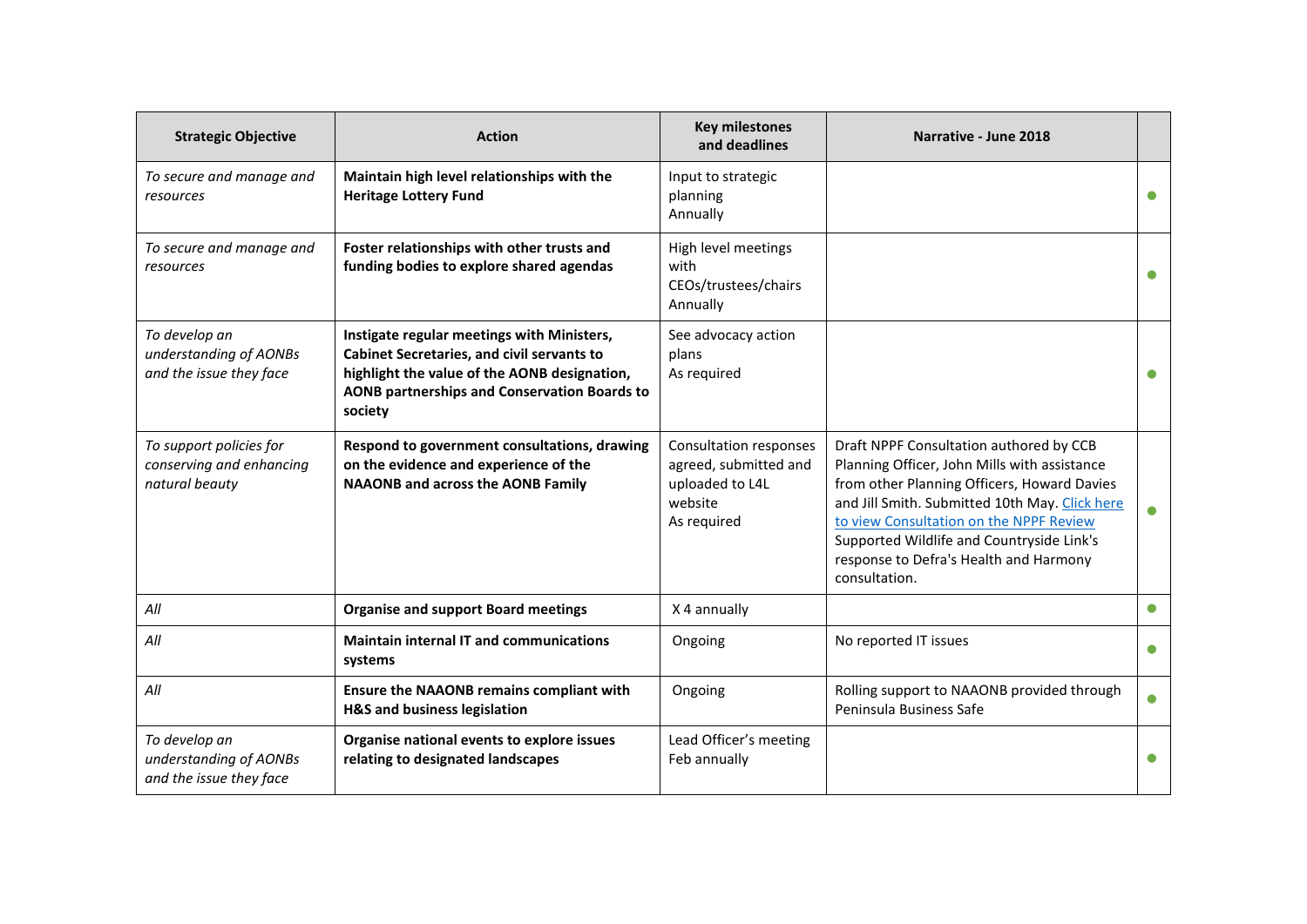| <b>Strategic Objective</b>                                                                                       | <b>Action</b>                                                                                                                                                         | <b>Key milestones</b><br>and deadlines                                                              | Narrative - June 2018                                                                                                                                                                                   |           |
|------------------------------------------------------------------------------------------------------------------|-----------------------------------------------------------------------------------------------------------------------------------------------------------------------|-----------------------------------------------------------------------------------------------------|---------------------------------------------------------------------------------------------------------------------------------------------------------------------------------------------------------|-----------|
| To improve the way in which<br>AONB Partnerships,<br>Conservation Boards, and<br>the NAAONB work together        | Support sub-UK groupings of designated<br>landscape staff with national intelligence and<br>insight. Attend meetings in the South West,<br>South, North, and in Wales | 4 x meetings<br>Annually                                                                            | SEEPL - April 2018 - RC<br>Northern Group - May 2018 - JS                                                                                                                                               |           |
| To improve the way in which<br>AONB Partnerships,<br>Conservation Boards, and<br>the NAAONB work together        | Support and advise the national planning sub-<br>group. Attend meetings as and when<br>appropriate                                                                    | 2 x meetings<br>Annually                                                                            |                                                                                                                                                                                                         |           |
| To secure and manage and<br>resources                                                                            | Refresh Corporate Relationship programme                                                                                                                              | Clear productive<br>relationships<br>developed with two<br>strategic corporate<br>partners May 2020 | Ongoing work with Nearly Wild Exploration to<br>produce an online tool to promote what<br>AONBs have to offer to the "unsure and<br>reticent" traveller for launch at #L4L2018 and<br>Countryfile Live. | $\bullet$ |
| To support policies for<br>conserving and enhancing<br>natural beauty                                            | Support to individual members on technical,<br>policy, and advocacy matters. Determined by<br>the membership, as and when required                                    | As required                                                                                         | Technical advice provided to internal and<br>external partners on definitions and<br>interpretations related to the AONB purpose.                                                                       | $\bullet$ |
| To improve the way in which<br><b>AONB Partnerships,</b><br>Conservation Boards, and<br>the NAAONB work together | Provide input on behalf of the AONB Family to<br>the Future Landscapes Wales programme                                                                                | Regular input to<br>meetings<br>As required                                                         | NRW grant application declined. WG funding<br>secured to progress some of this work<br>through National Parks Wales.                                                                                    | $\bullet$ |
| To develop an<br>understanding of AONBs<br>and the issue they face                                               | Lead on the delivery of an AONB<br>communications action plan, linked to the<br>advocacy plans for England and Wales                                                  | Ongoing                                                                                             | Ongoing                                                                                                                                                                                                 |           |
| To secure and manage and<br>resources                                                                            | Provide an annual report for Defra, based on<br>key metrics, showcasing positive outcomes<br>from AONB Partnership and Conservation<br><b>Board work</b>              | <b>Annual Report</b><br>produced March<br>annually                                                  |                                                                                                                                                                                                         | $\bullet$ |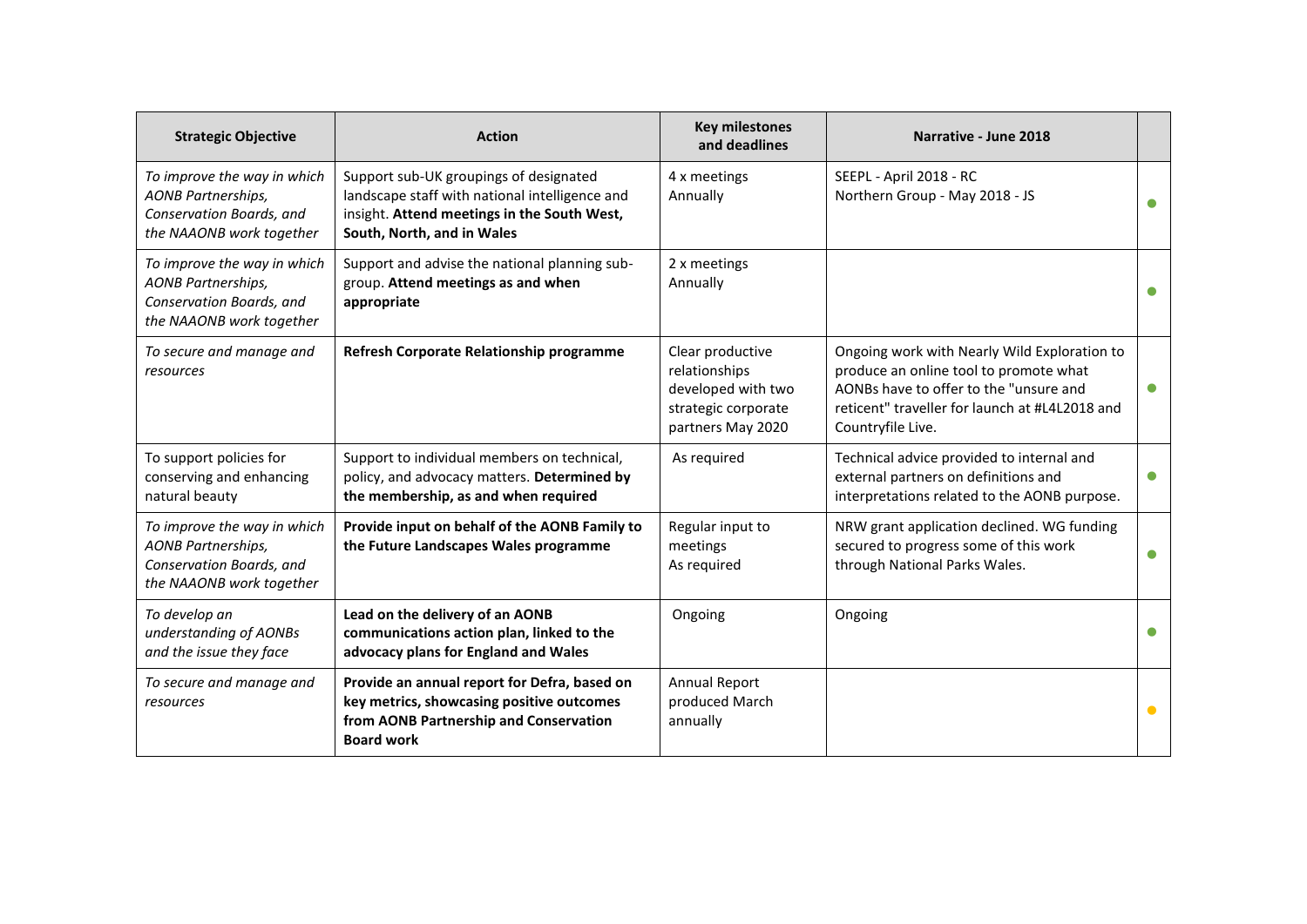| <b>Strategic Objective</b>                                            | <b>Action</b>                                                                                                                                             | <b>Key milestones</b><br>and deadlines                                                                                                                         | Narrative - June 2018                                                                                                                                                                                                                                                                                                                                          |           |
|-----------------------------------------------------------------------|-----------------------------------------------------------------------------------------------------------------------------------------------------------|----------------------------------------------------------------------------------------------------------------------------------------------------------------|----------------------------------------------------------------------------------------------------------------------------------------------------------------------------------------------------------------------------------------------------------------------------------------------------------------------------------------------------------------|-----------|
| To develop an<br>understanding of AONBs<br>and the issue they face    | Organise national events to explore issues<br>relating to designated landscapes                                                                           | Chairman's meeting<br>Nov annually                                                                                                                             | Venue booked for 29/11/2018                                                                                                                                                                                                                                                                                                                                    |           |
| To secure and manage and<br>resources                                 | Keep under review the Defra/NE/NAAONB<br>tripartite agreement                                                                                             | Review actions<br>Annually                                                                                                                                     | Close working relations with the Defra team<br>continue. Formal meeting held June                                                                                                                                                                                                                                                                              |           |
| To secure and manage and<br>resources                                 | High level meetings with government<br>departments on achieving shared objectives                                                                         | See advocacy action<br>plans Reported<br>Annually                                                                                                              | Regular meetings with Defra, NE, Welsh<br>Government and NRW                                                                                                                                                                                                                                                                                                   |           |
| To develop an<br>understanding of AONBs<br>and the issue they face    | Maintain links with Defra LEP round table                                                                                                                 | 3 x meetings annually<br>Mar annually                                                                                                                          |                                                                                                                                                                                                                                                                                                                                                                |           |
| To support policies for<br>conserving and enhancing<br>natural beauty | Provide input on behalf of the AONB Family to<br>the Future Landscapes Wales programme                                                                    | Develop the principle<br>of a hub approach to<br>working beyond<br>boundaries-test and<br>document this in one<br>non-designated<br>landscape December<br>2019 | NRW grant application declined. This element<br>of work will not not go ahead unless<br>resourced. Fact finding trip to 2 PNRs in<br>France undertaken with funding provided by<br>the Cambrian Mountains Initiative and NRW.<br>Purpose of trip was to investigate the<br>applicability of the PNR concept to currently<br>undesignated landscapes in the UK. |           |
| To support policies for<br>conserving and enhancing<br>natural beauty | High level meetings with the Landscape<br>Institute to achieve shared objectives and<br>further develop a learning pathway for<br>landscape professionals | 2 x meetings annually<br>with the CEO of the LI<br>As required                                                                                                 | Meeting held on landscape policy issues with<br>the LI on 16 April                                                                                                                                                                                                                                                                                             | $\bullet$ |
| To secure and manage and<br>resources                                 | High level meetings with Natural England on<br>achieving shared objectives                                                                                | Bilateral meeting with<br>Chair and CEO of NE<br>Oct annually                                                                                                  |                                                                                                                                                                                                                                                                                                                                                                |           |
| To support policies for<br>conserving and enhancing<br>natural beauty | <b>Participate in National Park Authorities</b><br>conference                                                                                             | 1 x Conference<br>Annually                                                                                                                                     |                                                                                                                                                                                                                                                                                                                                                                |           |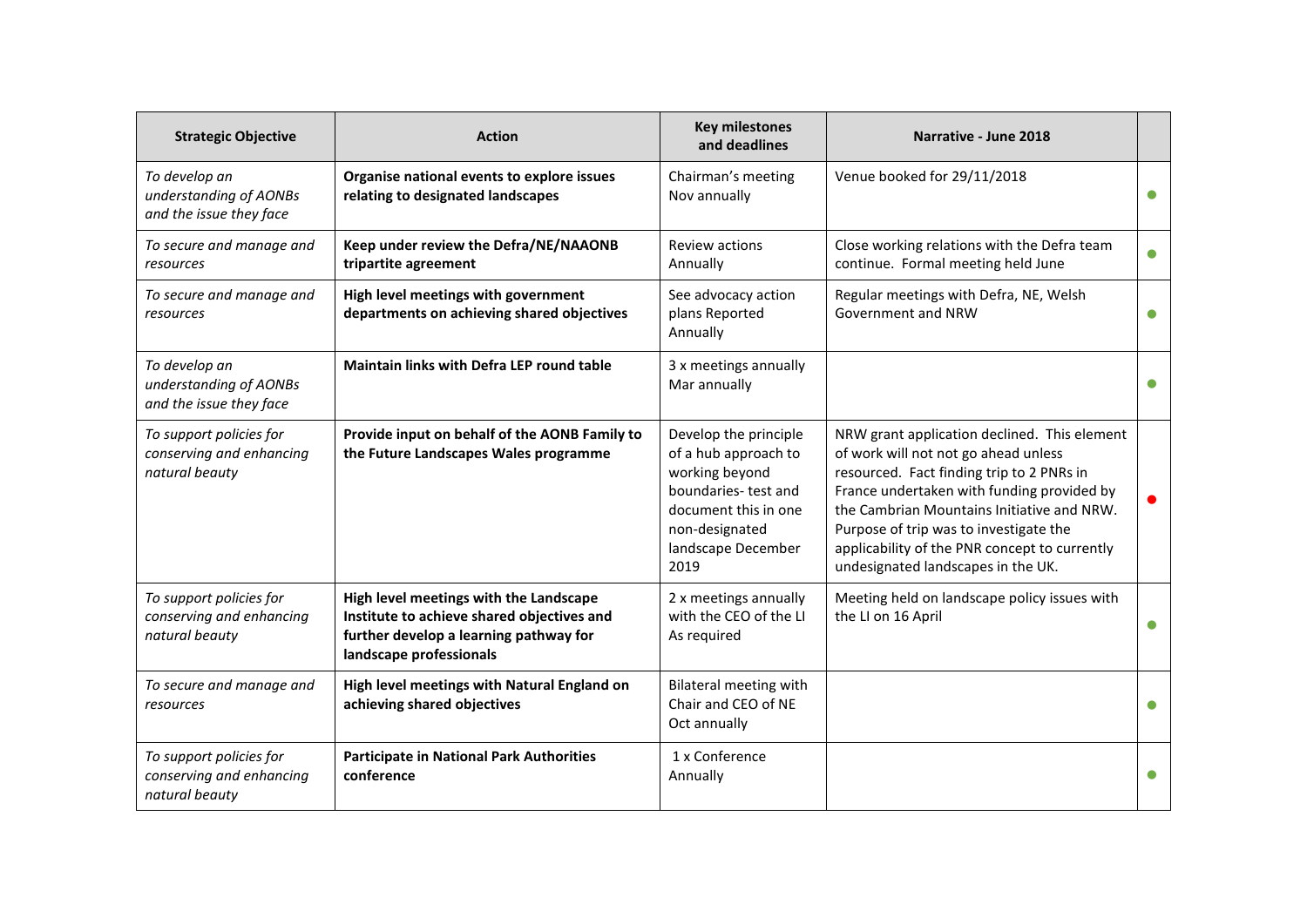| <b>Strategic Objective</b>                                            | <b>Action</b>                                                                                                                                     | <b>Key milestones</b><br>and deadlines                                                     | Narrative - June 2018                                                                                                      |           |
|-----------------------------------------------------------------------|---------------------------------------------------------------------------------------------------------------------------------------------------|--------------------------------------------------------------------------------------------|----------------------------------------------------------------------------------------------------------------------------|-----------|
| To support policies for<br>conserving and enhancing<br>natural beauty | Instigate regular meetings with National Parks<br><b>England</b>                                                                                  | 2 x meetings Annually                                                                      | Chair level bilateral held with NPE 20th April                                                                             | $\bullet$ |
| To support policies for<br>conserving and enhancing<br>natural beauty | Participate in Welsh Members' seminar                                                                                                             | 1 x seminar Annually                                                                       |                                                                                                                            | ●         |
| To support policies for<br>conserving and enhancing<br>natural beauty | Evaluate and review/refresh national accords<br>with other bodies                                                                                 | The Landscape<br>Institute Biennially                                                      | MoU signed with the LI. Launch event took<br>place in Bangor 16th April                                                    | $\bullet$ |
| To secure and manage and<br>resources                                 | Evaluate and review/refresh national accords<br>with other bodies                                                                                 | University of<br>Winchester Biennially                                                     | Lecture to Geography Undergraduates on<br>AONB issues.                                                                     | $\bullet$ |
| To support policies for<br>conserving and enhancing<br>natural beauty | High level meetings with CPRE on achieving<br>shared objectives                                                                                   | 2 x meetings annually<br>with the CEO of CPRE<br>As required                               | Meeting held with Crispin Truman, CEO of<br>CPRE. 3 further meetings scheduled.                                            | $\bullet$ |
| To support policies for<br>conserving and enhancing<br>natural beauty | Actively engage with Wildlife and Countryside<br>Link to ensure landscape and supporting data is<br>considered in all areas of policy development | 2 x meetings annually<br>Engagement with<br>policy groups as<br>appropriate<br>As required | Working with WCL to help them represent the<br>Landscape, Access and Connecting with<br>People interests more effectively. | O         |
| To secure and manage and<br>resources                                 | <b>High level meetings with Natural Resources</b><br>Wales on achieving shared objectives                                                         | Bilateral meeting with<br>Chair and CEO of NRW<br>Oct annually                             | Regular engagement with NRW CEO, ET and<br>Board. NRW CEO invited to speak at #L4L2018                                     | $\bullet$ |
| To support policies for<br>conserving and enhancing<br>natural beauty | Evaluate and review/refresh national accords<br>with other bodies                                                                                 | The Wildlife Trusts<br>Biennially                                                          |                                                                                                                            | $\bullet$ |
| To support policies for<br>conserving and enhancing<br>natural beauty | Evaluate and review/refresh national accords<br>with other bodies                                                                                 | <b>National Parks England</b><br>Biennially                                                |                                                                                                                            | ●         |